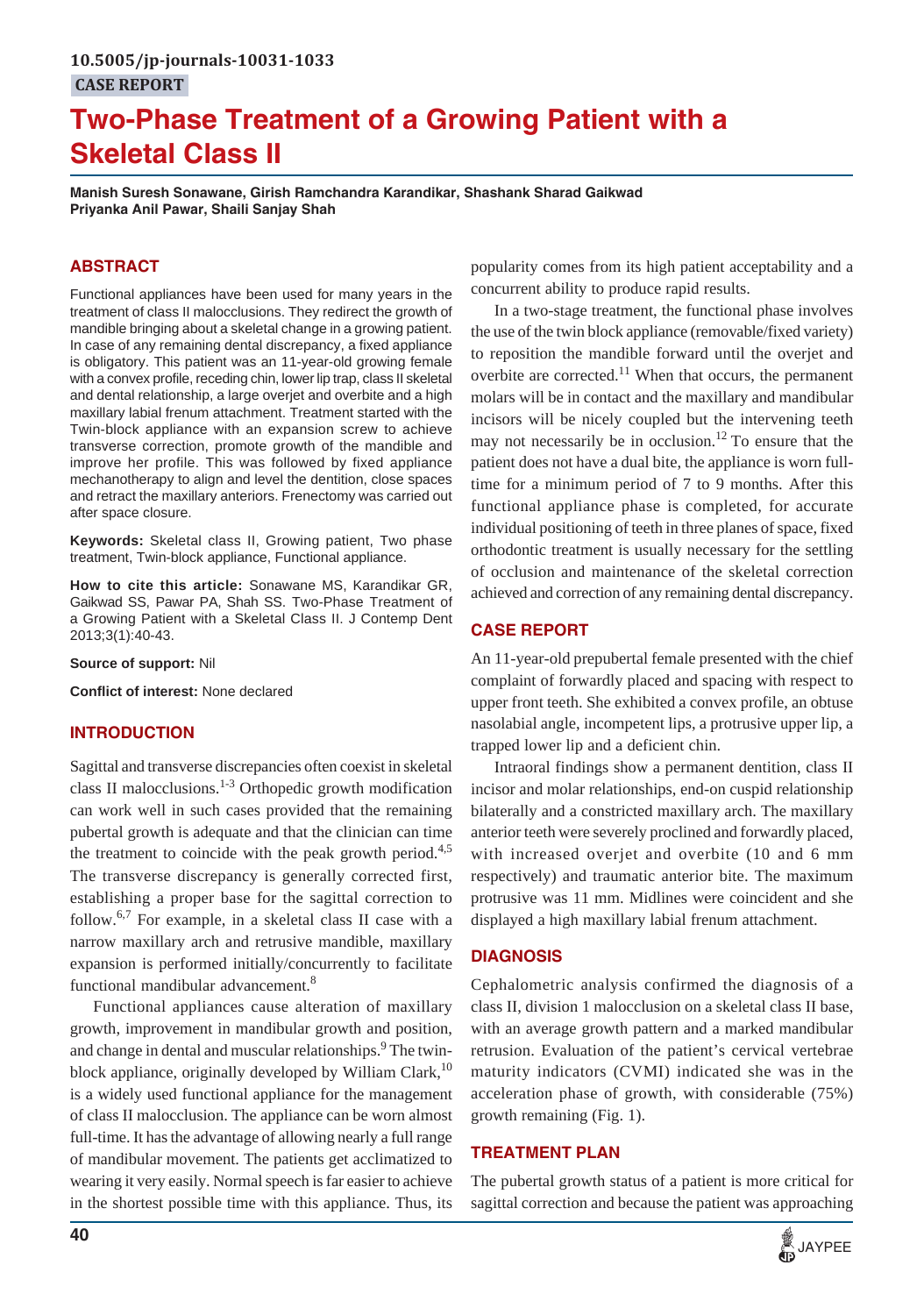the peak of pubertal growth, we decided to institute the first phase of treatment by carrying out the sagittal correction along with transverse correction with a functional orthopedic approach. A removable twin block appliance with an expansion screw was chosen to expand the maxillary arch and stimulate the forward mandibular growth. This was to be followed by second phase of treatment with fixedappliance therapy for space closure, retraction of the anterior teeth and finishing and detailing of the occlusion. Frenectomy was to be carried out after space closure (Fig. 2).

# **TREATMENT PROGRESS**

The twin block appliance was fabricated with a 7 mm single step sagittal advancement and a 5 mm vertical opening in the premolar region. The patient was instructed to wear the appliance full-time except contact sports. The expansion screw was activated by the patient by one quarter turn twice weekly for 6 weeks (Fig. 3).

After 10 months of good compliance, the patient showed a super class I molar relationship without a dual bite and a considerably improved facial profile. At the end of this phase of treatment, the patient now presented a class I molar and cuspid relationship, an overjet and overbite of 4 mm. The increased arch width in the cuspid region had removed the occlusal interferences and settled the canines into a class I relationship.

Phase II treatment with a preadjusted edgewise appliance (PEA) was now initiated with McLaughlin Bennet Trevisi

(MBT) prescription 0.022′′ brackets being then direct bonded. Leveling and aligning was done using round 0.016′′ nickel-titanium (NiTi), followed by round 0.018′′ stainless steel wire. A diamond plasty type of frenectomy was then carried out in the Department of Periodontology of our institution. A retraction utility arch was placed to intrude and retract the maxillary anterior teeth, thus effecting closure of the anterior spacing.

The patient is currently at this stage of treatment with an overjet and overbite of 2 mm. The molar, cuspid as well as incisor relationship is class I. All that now remains is achieving proper incisor torque during the finishing and detailing of the occlusion to bring the case to a finish (Fig. 4).

## **DISCUSSION**

There are obvious advantages of treating class II patients with a removable functional appliance prior to fixed appliance therapy. Management of distal occlusion with functional appliances can lead to improvement in orofacial function through better muscle adaptation concurrent to the dental and skeletal changes achieved.<sup>13</sup> Ideal timing for orthopedic treatment for mandibular deficiency is after onset of pubertal growth spurt.<sup>14</sup>

Though it is argued by some that the orthopedic phase and orthodontic treatment phase should be combined in one single treatment,  $15-17$  the positive effect on improved selfesteem of the patient as well as a concurrent reduction in



**Fig. 1:** Pretreatment records

*Journal of Contemporary Dentistry, January-April 2013;3(1):40-43* **41**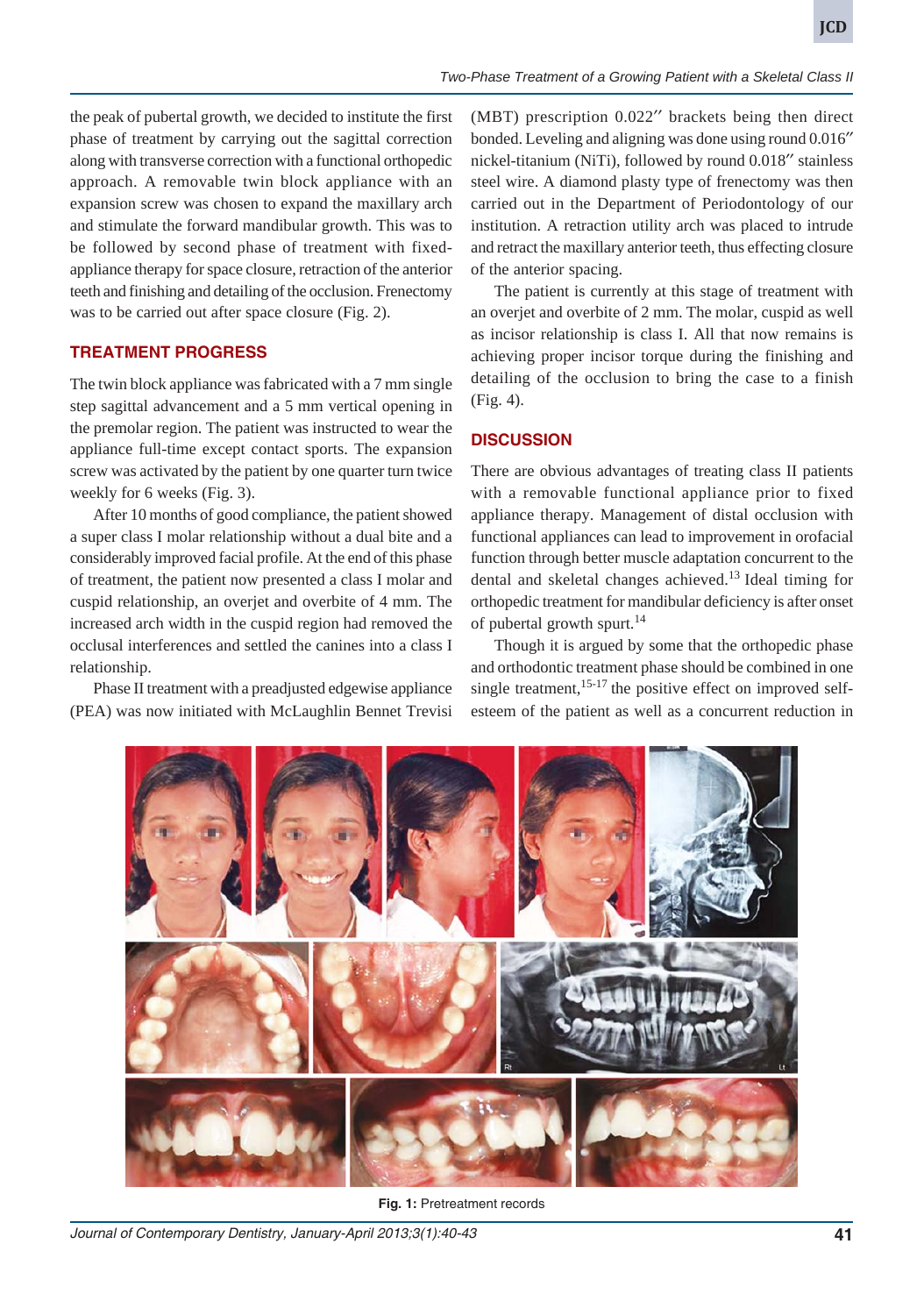the accident-proneness for procumbent incisors outweighs the aforesaid.<sup>18</sup>

Since the patient had a skeletal class II pattern with a retrognathic mandible at the preadolescent stage (as indicated by CVMI), it was necessary to use a functional appliance to correct the skeletal anteroposterior and transverse discrepancies. Early intervention by functional appliances resulted in using this growth potential to attain the obtained results, improved self-esteem. $11-14$ 

Success with this treatment result depends upon slight overcorrection of the buccal segments (molars and canines) to a super class I, which builds anchorage into the system prior to placement of the fixed appliances and allows for a slight rebound.

# **SUMMARY**

The advantages offered by a two-phase correction of skeletal class II presented in a growing patient have been discussed. The case outlined is perfect representation of the type that would benefit optimally with such an approach. The allround improvement in having achieved a better soft tissue balance, a near perfect occlusion and imparting a positive personality change with a concurrent improved self-esteem have underlined the merits of this approach.

# **CONCLUSION**

The advantages of the two-phase treatment approach have been made evident and in the opinion of the authors are useful tools in the armamentarium of the clinician.



**Fig. 2:** Intraoral photographs with twin blocks in place



**Fig. 3:** End of phase I (postfunctional appliance therapy)